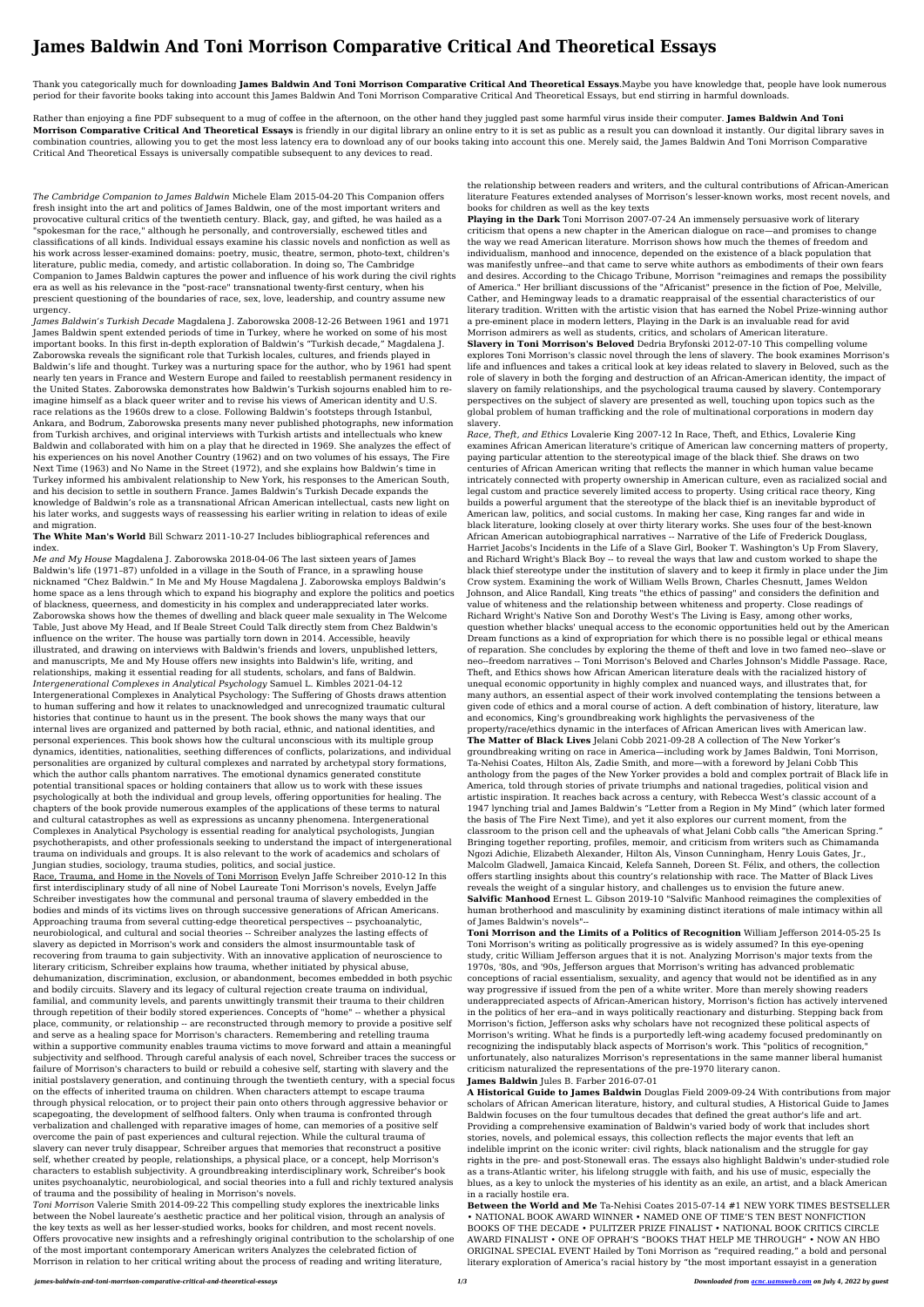and a writer who changed the national political conversation about race" (Rolling Stone) NAMED ONE OF THE MOST INFLUENTIAL BOOKS OF THE DECADE BY CNN • NAMED ONE OF PASTE'S BEST MEMOIRS OF THE DECADE • NAMED ONE OF THE TEN BEST BOOKS OF THE YEAR BY The New York Times Book Review • O: The Oprah Magazine • The Washington Post • People • Entertainment Weekly • Vogue • Los Angeles Times • San Francisco Chronicle • Chicago Tribune • New York • Newsday • Library Journal • Publishers Weekly In a profound work that pivots from the biggest questions about American history and ideals to the most intimate concerns of a father for his son, Ta-Nehisi Coates offers a powerful new framework for understanding our nation's history and current crisis. Americans have built an empire on the idea of "race," a falsehood that damages us all but falls most heavily on the bodies of black women and men—bodies exploited through slavery and segregation, and, today, threatened, locked up, and murdered out of all proportion. What is it like to inhabit a black body and find a way to live within it? And how can we all honestly reckon with this fraught history and free ourselves from its burden? Between the World and Me is Ta-Nehisi Coates's attempt to answer these questions in a letter to his adolescent son. Coates shares with his son—and readers—the story of his awakening to the truth about his place in the world through a series of revelatory experiences, from Howard University to Civil War battlefields, from the South Side of Chicago to Paris, from his childhood home to the living rooms of mothers whose children's lives were taken as American plunder. Beautifully woven from personal narrative, reimagined history, and fresh, emotionally charged reportage, Between the World and Me clearly illuminates the past, bracingly confronts our present, and offers a transcendent vision for a way forward. *Sula* Toni Morrison 2007-07-24 From the acclaimed Nobel Prize winner: Two girls who grow up to become women. Two friends who become something worse than enemies. This brilliantly imagined novel brings us the story of Nel Wright and Sula Peace, who meet as children in the small town of Medallion, Ohio. Nel and Sula's devotion is fierce enough to withstand bullies and the burden of a dreadful secret. It endures even after Nel has grown up to be a pillar of the black community and Sula has become a pariah. But their friendship ends in an unforgivable betrayal—or does it end? Terrifying, comic, ribald and tragic, Sula is a work that overflows with life.

*Cross-Rhythms* Keren Omry 2011-10-20 Cross-Rhythms investigates the literary uses and effects of blues and jazz in African-American literature of the twentieth century. Texts by James Baldwin, Ralph Ellison, Langston Hughes, Zora Neale Hurston, Gayl Jones, Toni Morrison and Ishmael Reed variously adopt or are consciously informed by a jazz aesthetic; this aesthetic becomes part of a strategy of ethnic identification and provides a medium with which to consider the legacy of trauma in African-American history. These diverse writers are all thoroughly immersed in a socio-cultural context and a literary aesthetic that embodies shifting conceptions of ethnic identity across the twentieth century. The emergence of blues and jazz is, likewise, a crucial product of, as well as catalyst for, this context, and in their own aesthetic explorations of notions of ethnicity these writers consciously engage with this musical milieu. By examining the highly varied manifestations of a jazz aesthetic as possibly the fundamental common denominator which links these writers, this study attempts to identify an underlying unifying principle. As the different writers write against essentializing or organic categories of race, the very fact of a shared engagement with jazz sensibilities in their work redefines the basis of African-American communal identity.

*Utopianism, Modernism, and Literature in the Twentieth Century* A. Reeve-Tucker 2013-05-07 Utopianism, Modernism, and Literature in the Twentieth Century considers the links between utopianism and modernism in two ways: as an under-theorized nexus of aesthetic and political interactions; and as a sphere of confluences that challenges accepted critical models of modernist and twentieth-century literary history. An international group of scholars considers works by E. M. Forster, Ford Madox Ford, Wyndham Lewis, Naomi Mitchison, Katharine Burdekin, Rex Warner, Yevgeny Zamyatin, Thomas Pynchon, Elizabeth Bowen, James Baldwin, Toni Morrison, and Ernst Bloch. In doing so, this volume's contributors prompt new reflections on key aspects of utopianism in experimental twentieth-century literature and non-fictional writing; deepen literary-historical understandings of modernism's socio-political implications; and bear out the on-going relevance of modernism's explorations of utopian thought. Utopianism, Modernism, and Literature in the Twentieth Century will appeal to anyone with an interest in how deeply and how differently modernist writers, as well as writers influenced by or resistant to modernist styles, engaged with issues of utopianism, perfectibility, and social betterment. **James Baldwin and the Heavenly City** Christopher Z. Hobson 2018-08-01 Behind James Baldwin's uncanny ability to evoke a nation's crisis and potential hope lies his use of religious language to describe social and sexual transformation. The first study of its kind, James Baldwin and the Heavenly City shows that Baldwin's novels use biblical ideas in partly but not fully secularized ways to express the possible human attainment of a new life embodying a real but undefinable holiness. Focusing on Baldwin's six novels, along with essays, stories, and drama, the book first shows Baldwin's method of recasting biblical and African American prophetic traditions to reveal their liberating core. It then examines several key themes: the prophet's selection, seen in Baldwin's debut novel, Go Tell It on the Mountain; the three linked ideas of prophetic art, the "apocalyptic body," and the "apocalyptic city," as presented in all his novels; and the polarity between prophecy and doubt, the subject of his last novel, Just Above My Head. This important work provides new readings of Baldwin's novels, reassesses his once-neglected later fiction, and shows Gospel music's centrality (with blues) in his fictional imagination. James Baldwin Douglas Field 2011 A clear overview and analysis of James Baldwin's life and work. This study provides an engaging overview and clear analysis of the fiction, non-fiction and drama of African- American writer James Baldwin (1924-1987). Whilst giving close attention to Baldwin's popular works such as Go Tell it on the Mountain and Another Country, it also explores other important but less well known themes and texts, including the use of the blues, masculinity, race and sexuality. Hypermasculinities in the Contemporary Novel Josef Benson 2014-07-16 This book examines exaggerated masculinities in select novels by James Baldwin, Cormac McCarthy, and Toni Morrison. Through this analysis Josef Benson connects the masculinities of frontier figures with black male protagonists in postwar American novels, and how these novels present alternative ideal masculinities. Toni Morrison's Fiction Jan Furman 2014-05-19 In this revised introduction to Nobel Laureate Toni Morrison's novels, Jan Furman extends and updates her critical commentary. New chapters on four novels following the publication of Jazz in 1992 continue Furman's explorations of Morrison's themes and narrative strategies. In all Furman surveys ten works that include the trilogy novels, a short story, and a book of criticism to identify Morrison's recurrent concern with the destructive tensions that define human experience: the clash of gender and authority, the individual and community, race and national identity, culture and authenticity, and the self and other. As Furman demonstrates, Morrison more often than not renders meaning for characters and readers through an unflinching inquiry, if not resolution, of these enduring conflicts. She is not interested in tidy solutions. Enlightened self-love, knowledge, and struggle, even without the promise of salvation, are the moral measure of Morrison's characters, fiction, and literary imagination. Tracing Morrison's developing art and her career as a public intellectual, Furman examines the novels in order of publication. She also decodes their collective narrative chronology, which begins in the late seventeenth century and ends in the late twentieth century, as Morrison delineates three hundred years of African American experience. In Furman's view Morrison tells new and difficult stories of old, familiar histories such as the making of Colonial America and the racing of American society. In the final chapters Furman pays particular attention to form, noting Morrison's continuing practice of the kind of "deep" novelistic structure that transcends plot and imparts much of a novel's meaning. Furman demonstrates, through her helpful analyses, how engaging such innovations can be.

**Depictions of Home in African American Literature** Trudier Harris 2021 This book studies fictional homespaces in African American literature from those set in the time of slavery to modern urban configurations of the homespace. The author examines the factors that influence homespaces in African American literature and analyzes why African American writers often portray troubling and dysfunctional homespaces.

*Toni Morrison's The Bluest Eye* Harold Bloom 2010 Discusses the writing of The bluest eye by

Toni Morrison. Includes critical essays on the work and a brief biography of the author. **The Cambridge Introduction to Toni Morrison** Tessa Roynon 2013 Lively and accessibly written, this Introduction offers readers a guide to the complex and rewarding literature of Toni Morrison.

**All Those Strangers** Douglas Field 2015-06-02 Adored by many, appalling to some, baffling still to others, few authors defy any single critical narrative to the confounding extent that James Baldwin manages. Was he a black or queer writer? Was he a religious or secular writer? Was he a spokesman for the civil rights movement or a champion of the individual? His critics, as disparate as his readership, endlessly wrestle with paradoxes, not just in his work but also in the life of a man who described himself as "all those strangers called Jimmy Baldwin" and who declared that "all theories are suspect." Viewing Baldwin through a cultural-historical lens alongside a more traditional literary critical approach, All Those Strangers examines how his fiction and nonfiction shaped and responded to key political and cultural developments in the United States from the 1940s to the 1980s. Showing how external forces molded Baldwin's personal, political, and psychological development, Douglas Field breaks through the established critical difficulties caused by Baldwin's geographical, ideological, and artistic multiplicity by analyzing his life and work against the radically transformative politics of his time. The book explores under-researched areas in Baldwin's life and work, including his relationship to the Left, his FBI files, and the significance of Africa in his writing, while also contributing to wider discussions about postwar US culture. Field deftly navigates key twentieth-century themes-the Cold War, African American literary history, conflicts between spirituality and organized religion, and transnationalism-to bring a number of isolated subjects into dialogue with each other. By exploring the paradoxes in Baldwin's development as a writer, rather than trying to fix his life and work into a single framework, All Those Strangers contradicts the accepted critical paradigm that Baldwin's life and work are too ambiguous to make sense of. By studying him as an individual and an artist in flux, Field reveals the manifold ways in which Baldwin's work develops and coheres.

**James Baldwin** Bill Schwarz 2011-10-05 "This fine collection of essays represents an important contribution to the rediscovery of Baldwin's stature as essayist, novelist, black prophetic political voice, and witness to the Civil Rights era. The title provides an excellent thematic focus. He understood both the necessity, and the impossibility, of being a black 'American' writer. He took these issues 'Beyond'---Paris, Istanbul, various parts of Africa---but this formative experience only returned him to the unresolved dilemmas. He was a fine novelist and a major prophetic political voice. He produced some of the most important essays of the twentieth century and addressed in depth the complexities of the black political movement. His relative invisibility almost lost us one of the most significant voices of his generation. This welcome 'revival' retrieves it. Close call." --- Stuart Hall, Professor Emeritus, Open University This interdisciplinary collection by leading writers in their fields brings together a discussion of the many facets of James Baldwin, both as a writer and as the prophetic conscience of a nation. The core of the volume addresses the shifting, complex relations between Baldwin as an American—"as American as any Texas GI" as he once wryly put it—and his life as an itinerant cosmopolitan. His ambivalent imaginings of America were always mediated by his conception of a world "beyond" America: a world he knew both from his travels and from his voracious reading. He was a man whose instincts were, at every turn, nurtured by America; but who at the same time developed a ferocious critique of American exceptionalism. In seeking to understand how, as an American, he could learn to live with difference—breaking the power of fundamentalisms of all stripes—he opened an urgent, timely debate that is still ours. His America was an idea fired by desire and grief in equal measure. As the authors assembled here argue, to read him now allows us to imagine new possibilities for the future. With contributions by Kevin Birmingham, Douglas Field, Kevin Gaines, Briallen Hopper, Quentin Miller, Vaughn Rasberry, Robert Reid-Pharr, George Shulman, Hortense Spillers, Colm Tóibín, Eleanor W. Traylor, Cheryl A. Wall, and Magdalena Zaborowska. *Toni Morrison* L. Wagner-Martin 2015-04-22 A reading of the oeuvre of Toni Morrison — fiction, non-fiction, and other — drawing extensively from her many interviews as well as her primary texts. The author aligns Morrison's novels with the works of Virginia Woolf and William Faulkner, assessing her works as among the most innovative, and most significant, worldwide, of the past fifty years.

**James Baldwin in Context** D. Quentin Miller 2019-08-01 James Baldwin in Context provides a wide-ranging collection of approaches to the work of an essential black American author who is just as relevant now as he was during his turbulent heyday in the mid-twentieth century. The perspectives range from those who knew Baldwin personally, to scholars who have dedicated decades to studying him, to a new generation of scholars for whom Baldwin is nearly a historical figure. This collection complements the ever-growing body of scholarship on Baldwin by combining traditional inroads into his work, such as music and expatriation, with new approaches, such as intersectionality and the Black Lives Matter movement. **James Baldwin and Toni Morrison: Comparative Critical and Theoretical Essays** Lovalerie King 2006-10-16 This collection of comparative critical and theoretical essays examines James Baldwin and Toni Morrison's reciprocal literary relationship. By reading these authors side-by-side, this collection forges new avenues of discovery and interpretation related to their representations of African American and American literature and cultural experience. **James Baldwin and the 1980s** Joseph Vogel 2018-03-20 By the 1980s, critics and the public alike considered James Baldwin irrelevant. Yet Baldwin remained an important, prolific writer until his death in 1987. Indeed, his work throughout the decade pushed him into new areas, in particular an expanded interest in the social and psychological consequences of popular culture and mass media. Joseph Vogel offers the first in-depth look at Baldwin's dynamic final decade of work. Delving into the writer's creative endeavors, crucial essays and articles, and the impassioned polemic The Evidence of Things Not Seen, Vogel finds Baldwin as prescient and fearless as ever. Baldwin's sustained grappling with "the great transforming energy" of mass culture revealed his gifts for media and cultural criticism. It also brought him into the fray on issues ranging from the Reagan-era culture wars to the New South, from the deterioration of inner cities to the disproportionate incarceration of black youth, and from pop culture genderbending to the evolving women's and gay rights movements. Astute and compelling, revives and redeems the final act of a great American writer. Toni Morrison Adrienne Lanier Seward 2014-08-12 Toni Morrison: Memory and Meaning boasts essays by well-known international scholars focusing on the author's literary production and including her very latest works—the theatrical production Desdemona and her tenth and latest novel, Home. These original contributions are among the first scholarly analyses of these latest additions to her oeuvre and make the volume a valuable addition to potential readers and teachers eager to understand the position of Desdemona and Homewithin the wider scope of Morrison's career. Indeed, in Home, we find a reworking of many of the tropes and themes that run throughout Morrison's fiction, prompting the editors to organize the essays as they relate to themes prevalent in Home. In many ways, Morrison has actually initiated paradigm shifts that permeate the essays. They consistently reflect, in approach and interpretation, the revolutionary change in the study of American literature represented by Morrison's focus on the interior lives of enslaved Africans. This collection assumes black subjectivity, rather than argues for it, in order to reread and revise the horror of slavery and its consequences into our time. The analyses presented in this volume also attest to the broad range of interdisciplinary specializations and interests in novels that have now become classics in world literature. The essays are divided into five sections, each entitled with a direct quotation from Home, and framed by two poems: Rita Dove's "The Buckeye" and Sonia Sanchez's "Aaayeee Babo, Aaayeee Babo, Aaayeee Babo." **A Political Companion to James Baldwin** Susan J. McWilliams 2017-11-15 "Uniformly excellent" essays on the work of the renowned author and his "extraordinary relevance in the present moment" (Choice). In seminal works such as Go Tell It on the Mountain, Notes of a Native Son, and The Fire Next Time, acclaimed author and social critic James Baldwin expresses his profound belief that writers have the power to transform society, engage the public, and inspire and channel conversation to achieve lasting change. While Baldwin is best known for his writings on racial consciousness and injustice, he is also one of the country's most eloquent theorists of democratic life and the national psyche. In this book, prominent scholars assess the prolific author's relevance to present-day political challenges. Together, they address Baldwin as a democratic theorist, activist, and citizen, examining his writings on the civil rights movement,